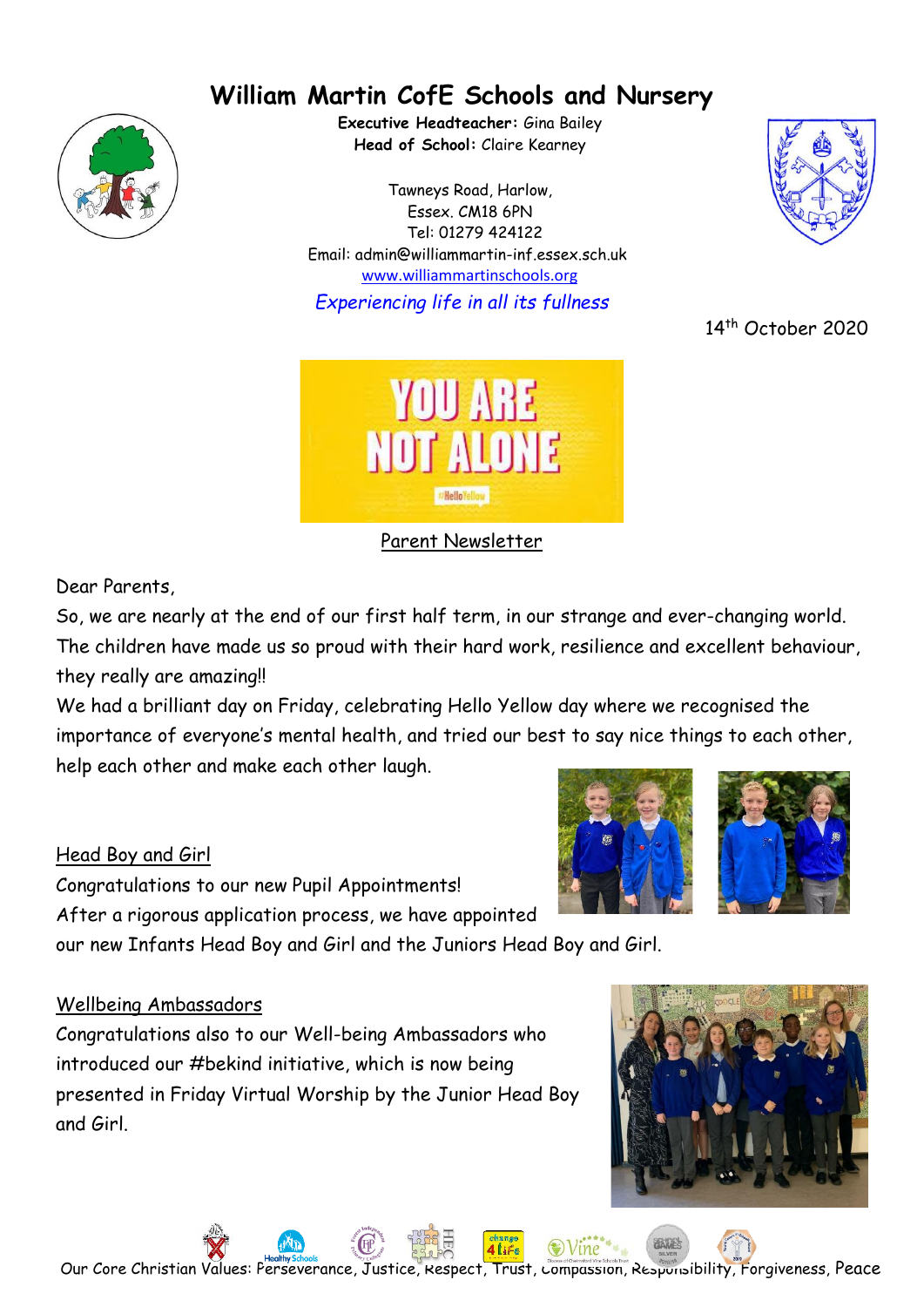#### Social Distancing

We want to again thank all parents for their support in wearing masks on site, however we do kindly ask that parents remember to socially distance whilst talking to staff, waiting for their children and moving around the site.

# Parent collections

For all pupils in year 1 to 6, the trusted adults who can collect your child have been passed to their new teacher. If you wish to change or amend these adults please complete the attached form and return to the office. All Reception parents should have received a trusted adult form separately.

# E-safety- Roblox

Many of our children are playing Roblox at the moment. Generally, Roblox is safe, however if the privacy settings are public, children can encounter strangers online who may ask them to do things which may make them feel uncomfortable.

The best advice to give children is to use the same rules in the virtual world as you use in the real world.

- $\triangleright$  Don't talk to strangers
- ➢ Don't accept gifts off people you don't know
- $\triangleright$  Don't be friends with people you haven't met in real life before

*A message from our teachers is that quite a few children are playing Roblox before they come into school which is causing children to be unsettled and not ready to learn. We would be grateful if game time can be limited to evenings or weekends, and to allow children a good hour and a half of no screen before they go to sleep to encourage a healthy bedtime routine.*

# No-smoking site

Can we please remind parents that the school site and all areas around the front of school are no smoking areas. This is to ensure we are keeping all members of the school community safe.

# Uniform

As part of our COVID-19 risk assessment we have to keep all inside areas of the school well ventilated at all times. Therefore, please ensure your child has a school jumper or cardigan every day, as classrooms will need to have windows open and this can cause drafts as the weather is getting colder. Also, please ensure all coats and jumpers/cardigans are clearly labelled with your child's name.